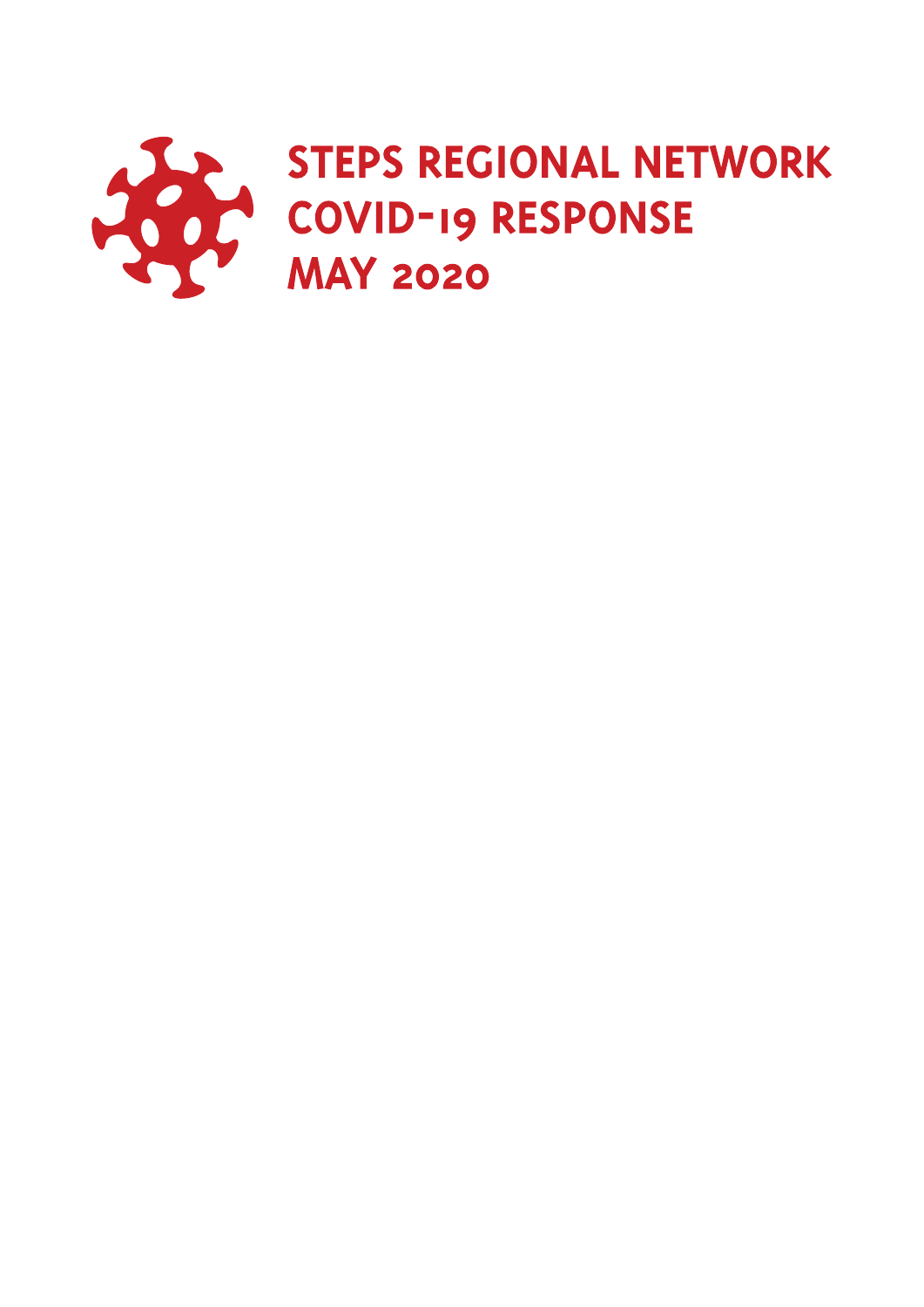# **Situation in the Network Region**

The COVID-19 pandemic is rapidly turning into a human rights crisis, which is aggravating the vulnerability of the least protected in society. This impact comes from both the pandemic and the measures necessary to combat it, which is threatening not only the livelihood of young people but also the protection of their hard earned rights.

## **Livelihood and Food Security**

*"We work with youth in rural communities. Before the pandemic the community was battling with a drought, food shortages and economic downturns. It's worse now, the food aid is simply not enough, it is not reaching everyone and there is no work for the rural youth" –* My Age, Zimbabwe

Prior to the COVID-19 pandemic, millions of people in the SADC region where already food insecure as a result of climatic shocks, such as drought, flooding, structural macro-economic and social factors. The COVID-19 outbreak and its debilitating impacts on livelihoods is exacerbating the situation, eroding communities' coping capacities and deepening food and nutrition insecurity of vulnerable households and individuals.

While the lockdowns and restrictive measures are necessary to stop virus transmission and prepare health services to be able to save lives, they are making visible pre-existing levels of inequality and poverty. The WHO and Ministries of Health are recommending that people stay at home and self-quarantine, practice physical distancing and washing hands regularly. This is not a reality for many young people and their families without access to running clean water and sanitation and for whom physical distancing is a luxury.

Extended lockdowns and other restrictions threaten to secure the livelihood of vulnerable young people and their families, who depend on making a living from day to day. Lack of income and shortage of food supplies, especially in places where the informal sector or subsistence agriculture are the only means of survival and where the state hasn't got the capacity to replace lost earnings or meet basic needs, is causing increased poverty, hunger and malnutrition and increased distress.

There is little doubt that economic consequences of the COVID-19 crisis is further aggravating the high unemployment rate of young people. Although governments around the region have promised some social protection steps including feeding programs and support grants to shield vulnerable households from income and food shortages, several countries, including Malawi, Zambia and Zimbabwe are struggling to fund social assistance programmes. In South Africa, riots and protests broke out in townships over promised government food-parcels and other relief measures.

 In Malawi, a high court granted a temporary injunction against the government's plan for a 21-day coronavirus lockdown in response to a challenge by the Malawi Human Rights Defenders Coalition (HRDC), which argued that more consultation was needed to prevent harm to the poorest and most vulnerable of society.

### **Migration**

*"COVID -19 has disrupted the refugee youth's livelihoods. Most of them work odd jobs and live from hand to mouth. Now they have lost their source of income as they are unable to get to work due to lockdown restrictions" –* Rendezvous Youth, Uganda

Young people throughout the Southern African region make up the majority of around 18 million refugees in Africa. Migration within Southern Africa has increased dramatically over the past two decades with a considerable influx of migrants from poorer countries in the region like Lesotho, Zimbabwe and Malawi to richer countries including Botswana, Namibia and South Africa.

Due to the COVID -19 crisis, opportunities for migration have reduced drastically because of border closure, affecting the livelihood of migrants' families, who rely on the remittances. Health risks and poverty pose a serious

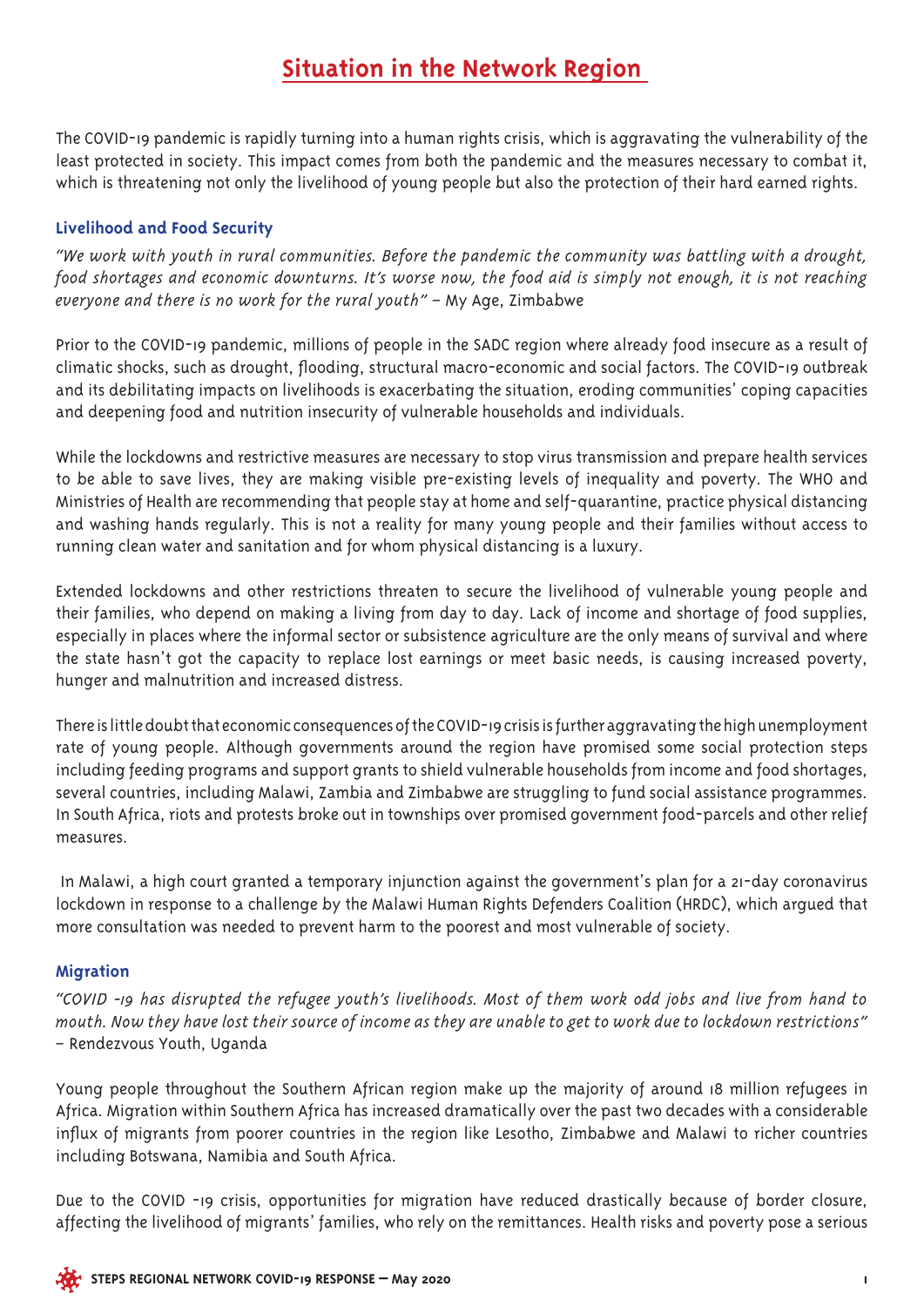threat to migrant workers forced to return home and to those who have remained, often illegally. Illegal migrants try to remain invisible, have low knowledge of their health rights and are not eligible for economic relief provided by the state. Xenophobia is likely to spread even more due to the COVID-19 crisis. Many incidents have been reported, where migrants are accused of having brought the virus, burdening healthcare systems and competing for scarce employment opportunities. In South Africa, foreign nationals, who own small Spaza shops in townships were targeted, intimidated and assaulted by police who also seized their goods.

## **Health**

*"It's been hectic since the COVID-19 lock down regulations in Botswana restricted our movements. This weighs more on young people living with HIV than any other group. They cannot access treatment refills due to travel restrictions. Those who had travelled before lockdown to areas outside of their treatment centers are denied refills due to treatment center specific rules. The restrictions do not allow doctor consultations or blood chemistry for HIV patients. Those on treatment need food and most of them have lost jobs, it's a challenge as food aid is not reaching everyone who needs it." –* CEYOHO, Botswana

The COVID-19 crisis is revealing how under-resourced public health systems are, including testing capacities and an acute shortage of essential supplies, like personal protective equipment (PPE), diagnostics and medical equipment. While responding to COVID-19, other healthcare services have been affected, reducing outpatient numbers and Sexual and Reproductive Health services, including access to contraceptives, antiretroviral drugs and TB treatment.

Lockdown measures have led to a dramatic increase in gender based violence. Women and girls are finding themselves trapped in the home with a perpetrator with limited contact with the outside world, making it difficult for them to reach out for help. In South Africa, on day seven of the lockdown, the police announced that 2,320 cases of domestic violence had been reported.

The COVID-19 crisis also has a profound effect on people's mental health, but more so for young people. Increased social isolation, loneliness, health anxiety, stress, job loss, financial insecurity and interruption of their education are harming young people's mental health, livelihood and overall wellbeing. During lockdown and movement restrictions young people's social spaces and interactions have essentially shrunk to their homes. Social networks are not only important for young people they are platforms of learning, sharing and a window into the wider world, unfortunately the access to these platforms is limited due to lack of access to affordable data. In addition a great majority don't have access to a working smartphone or data for using social media.

### **Myths and False News**

*"People with albinism are being called 'corona' and blamed for the outbreak of this 'foreign' virus.," –* Albinism Foundation, Lusaka Zambia

This crisis is highlighting the danger of false news and misinformation and reinforces the need for reliable, accurate information.

Fake news and misinformation about COVID-19 have been spreading fast. In the absence of effective detection, it's easy to make broad assumptions about who may carry the COVID-19 virus, which can fuel stigma and discrimination. It has been reported, by some of our members that families, who are adhering to the stay at home regulations, are labelled and stigmatised as carriers of the virus in their communities. People are starting to feel anxious of being tested because of possible stigma in their communities and prefer to keep to themselves when they develop symptoms.

False news have resulted in misinformed behaviours such as drinking alcohol and exposure to sunlight to kill the virus and youth reported that they are afraid to get tested because of misinformation falsely alleging that testing kits were infected with Covid-19.

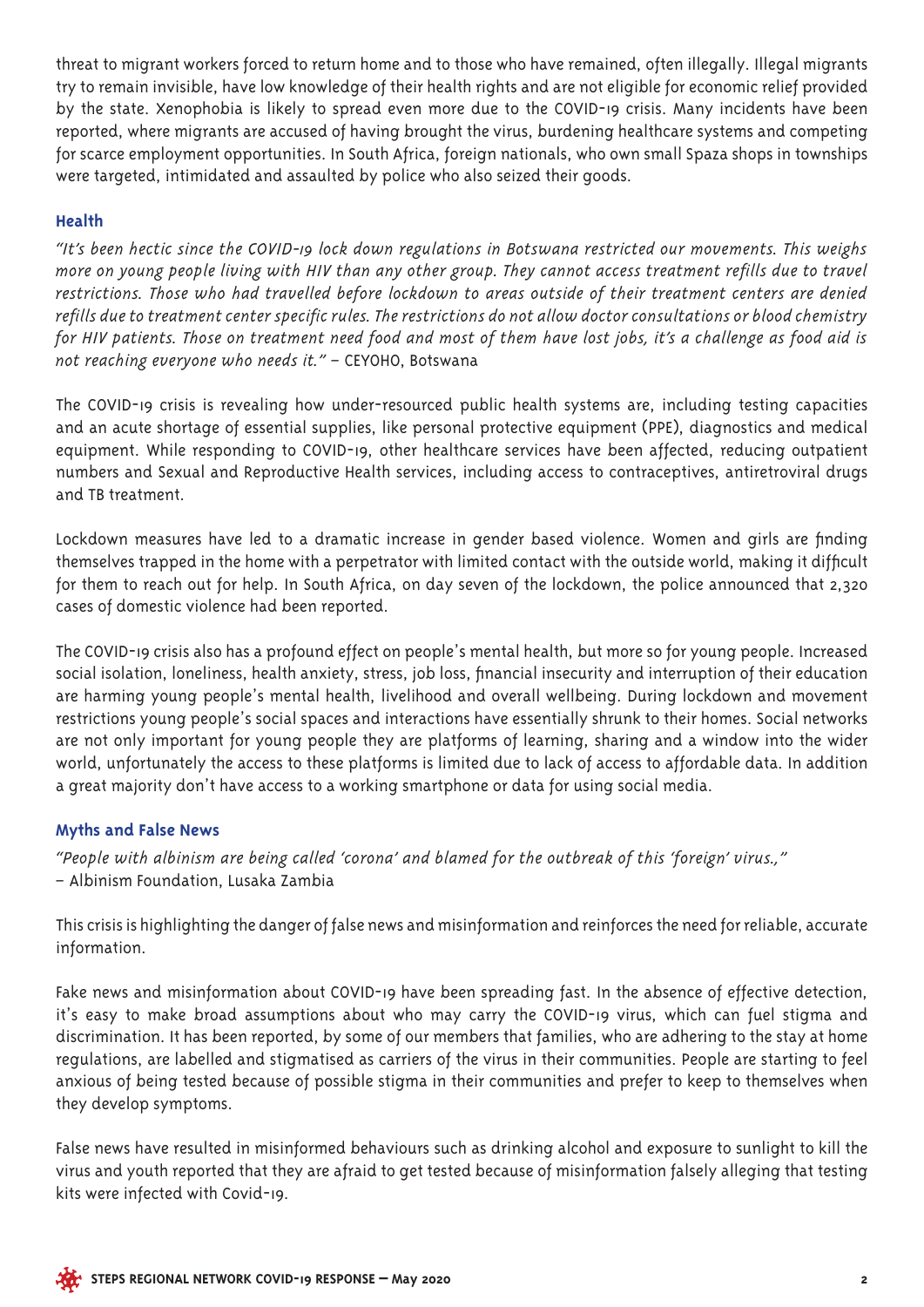## **Education**

*"Urban schools are continuing with online learning. We work in Masvingo rural where the internet network coverage is very poor. Learners do not have smart devices and data costs are beyond the reach of these rural communities. Rural youth are missing out on education, the situation is much worse for the rural youth living with disability. The government will not open schools as they do not have the resources to ensure learner safety" –* My Age Zimbabwe.

Widespread closure of schools, colleges and universities is interrupting the education of children and young people. This is causing major and unequal interruption in students' learning. While some educational institutions, especially private schools have resorted to the use of online facilities, others, especially in poor and rural communities, do not have access to these facilities. Going online is a great challenge for many young people, who lack access to the internet and face high data costs and frequent power interruptions. This situation is likely to increase inequality and exclusion. Young people with disability and special educational needs are seriously affected by the closure of educational institutions

## **Ecological rights**

*"COVID-19 has shown us that while our focus is on environment advocacy, we need to now include the social element. Conversations around access to water need to start now. COVID-19 has also exposes a lot of humanwildlife conflict"* – Kruger to Canyons, South Africa

The environment has a tremendous influence on human life and the well-being of social communities. But young people's environmental rights are threatened by climate change, global warming, air pollution, urban sprawl, waste disposal, ozone layer depletion, water pollution, and many more. When the environment becomes degraded, it affects vulnerable young people and their communities the most. The COVID-19 crisis is highlighting the importance of access to a clean environment and natural resources, that enable survival, including land, shelter, food, water and air in order to protect themselves and their livelihood.

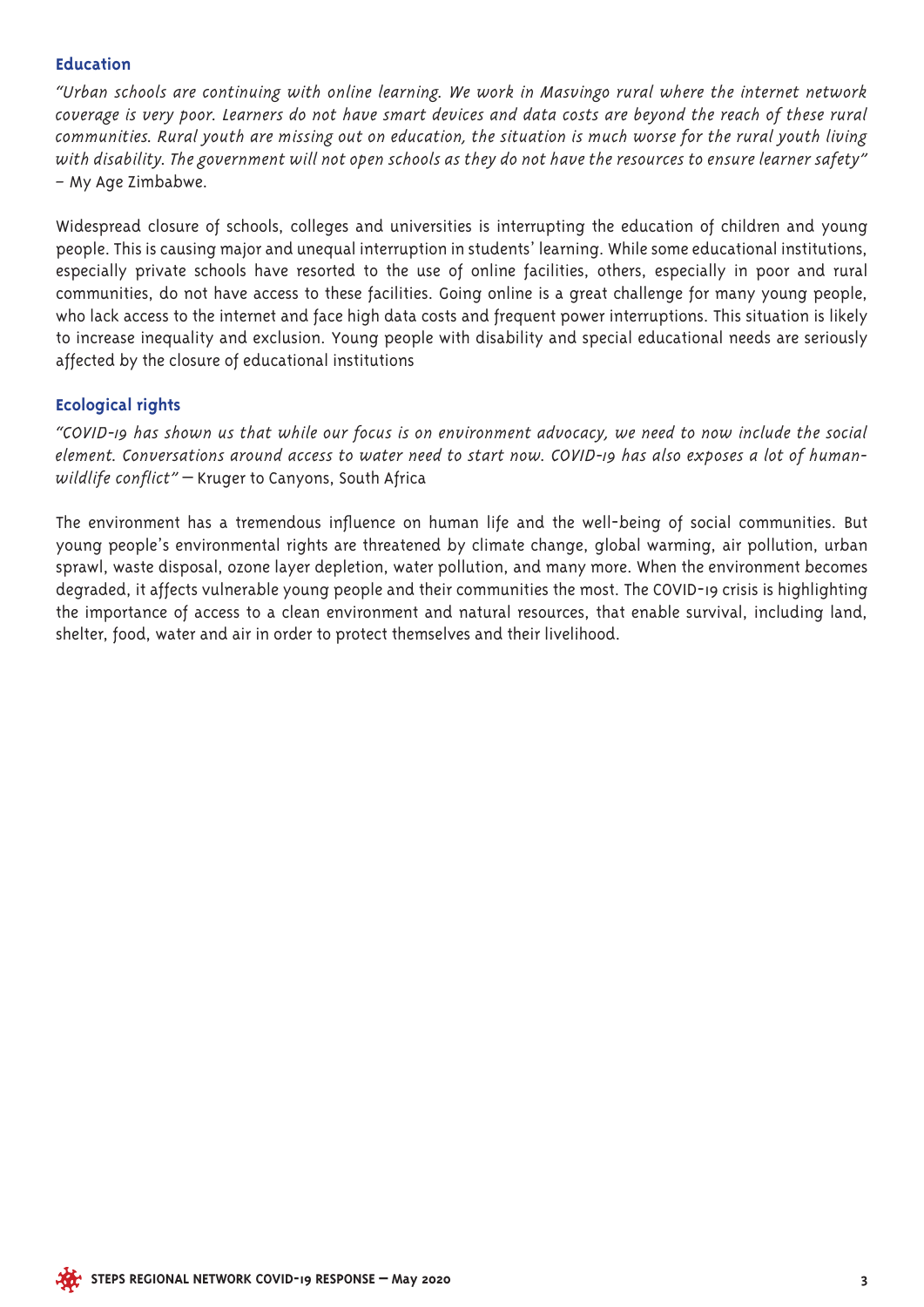# **Steps Regional Network Responses**

*"We need to think critically and beyond the current crises. We are growing young leaders not for the future but for now."* – STEPS Training Regional Coordinator

Interviews with STEPS regional network partners from South Africa, Malawi, Lesotho, Botswana, Uganda, Zambia, Zimbabwe via Zoom, Skype and WhatsApp meetings provided insight how regional network member are adapting their programs to the new reality during COVID-19 crisis, using their resources, skills and knowledge to create awareness around preventative measures.

## **1. Botswana, CEYOHO - Interview with Kennedy, Project Coordinator**

CEYOHO works with the youth in using film as a tool for awareness and advocacy around sexual reproductive health and adherence to HIV treatment.



Travel restrictions at the beginning of national lockdown meant HIV patients could not access treatment refills. Those who had travelled before lockdown to areas outside of their treatment centers were being denied refills. Doctor consultations and blood chemistry for HIV patients was prohibited. It seems HIV and other chronic illness are being sidelined as the focus is all on COVID-19.

As an advocacy organization our aim is to urgently advocate for access to treatment and doctor consultation for vulnerable people living with HIV during national lockdown. We

have conducted stakeholder zoom meetings with the ARV manager from Ministry of Health, USAID, PEPFAR, youth facilitators, partners in HIV interventions and people living with HIV. Since then the Ministry of Health has directed all ARV site specific clinic rules to change, mandating all clinics to issue ARV treatment regardless of a client's location. Individuals in the treatment program are now allowed to visit any nearest clinic during national lockdown for treatment.

CEYOHO received a government grant to engage and keep our youth productive during this lockdown. Young people have started reaching out to the community to follow up and check on our members' issues regarding supply and access to SRHR services during COVID-19. They are using a data collection tool, to map homes of those in need of support or supplies and link them with clinics and support services. They will document challenges and advice health authorities on findings and intervention recommendations.

Many youths have lost employment, are frustrated and at high risk of mental health issues. There is a worrying lack of food relief.

CEYOHO's youth members will be involved in food and medication distribution The program gives the youth an important responsibility while earning a livelihood through stipends.

### **Way Forward**

CEYOHO plans to adapt to the new modes of working online and the use of communication technology tools to enhance their advocacy work. Tools like Zoom, WhatsApp, cellphone video clips will be very important. The youth members need to be capacitated with skills to adapt to the new modes of work. CEYOHO intends to expand their hotline mental health support.

CEYOHO plans to continue with film screenings as soon as COVID-19 restrictions are lifted, to address the challenges young people are facing which are increasingly getting worse. This will enable young people to respond to solving community challenges and identify opportunities to enhance sexual reproductive health rights.

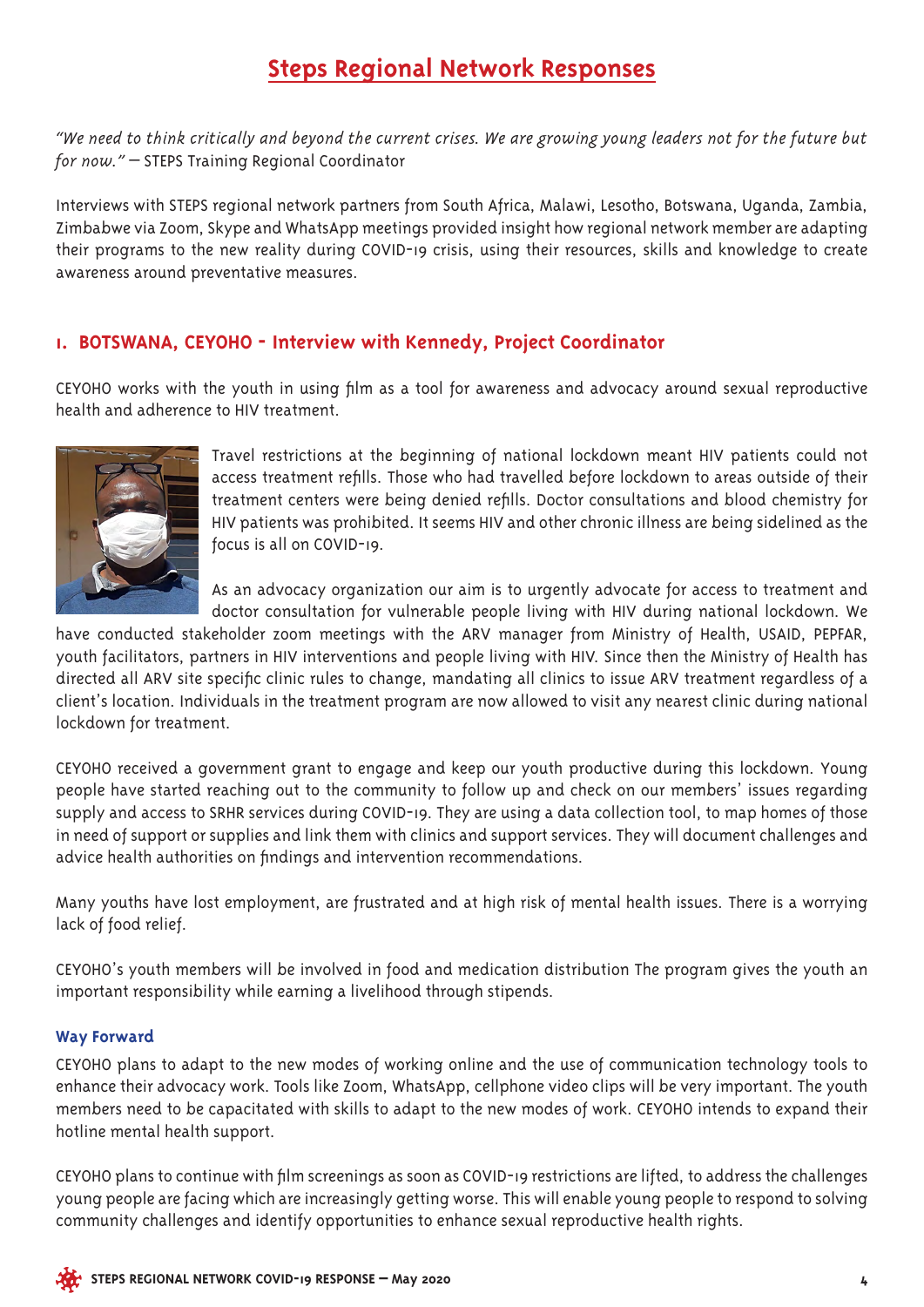Facilitated film screenings are key to their advocacy work and they have integrated into all programs. *"They allow us to do more than just talk, they allow us to engage and debate ideas and we find solutions and act as a collective community. Film is very popular with our target group the youth, it has worked well for our schools' program."* – CEYOHO

CEYOHO has started to produce a series of short films and will work together with STEPS on a facilitation guide. This activity could be conducted as webinar via Zoom.

## **2. MALAWI, SASO - Paul and Linly, Program Coordinators**

Partner organizations in Malawi are currently not in lockdown, however the government is encouraging preventive measures including hygiene and social distancing in response to COVID-19. There is limited access to information about the crisis, especially in rural communities.



*"We need our youth facilitators to mobilize their peers who have a high risk of contracting and spreading the virus. They have high rates of social interactions as they seek a living. We notice they are making little effort to prevent the virus so we are targeting them with the right information. Our youth facilitators are working with community health workers to provide the correct information and regulations in our film screenings."* – SASO

SASO has hosted a stakeholder meeting attended by youth facilitators, district leadership and Ministry of Health to plan facilitated film screening awareness program in response to COVID-19. Community health workers have been invited to provide information on COVID-19 during film screenings in the Salima district. These rural communities have little access to information,

as people have no smart phones or internet access and rely on the facilitated screening programs for information. SASO have weekly update meetings on youth activities on the ground. They are offering counselling services via phone calls or direct contact with precautions as the impact of COVID-19 affects mental health and well-being of the community particularly vulnerable groups like the youth and community members on chronic medication.

## **SMOT - Chiyembekezo Chabvu, Director**

SMOT conducted a stakeholder meeting in the Dowa district including village heads, community health workers, youth, church leaders and community members to discuss how to respond to the COVID-19 crisis.



*"This was the first time in Dowa to have such type of meeting because government has not yet come out in the open to address stakeholders from rural communities on a strategy to combat COVID-19. The meeting was an eye opener, because they have been hearing about COVID-19 but no platform had been created by government to engage, plan and implement outreach programs with marginalized rural communities who have no access to information."* – SMOT

SMOT has developed a work plan to integrate facilitated film screenings into community health workers interventions to provide correct COVID-19 information to the Dowa community. This facilitated film screening program has already started.

*"Our youth facilitators together with health workers are encouraging the use of hand washing points made from locally available accessible resources. We continue to conduct facilitated film screenings and adhere to the regulations, which demand social distancing and limited number of people in gatherings."* – SMOT

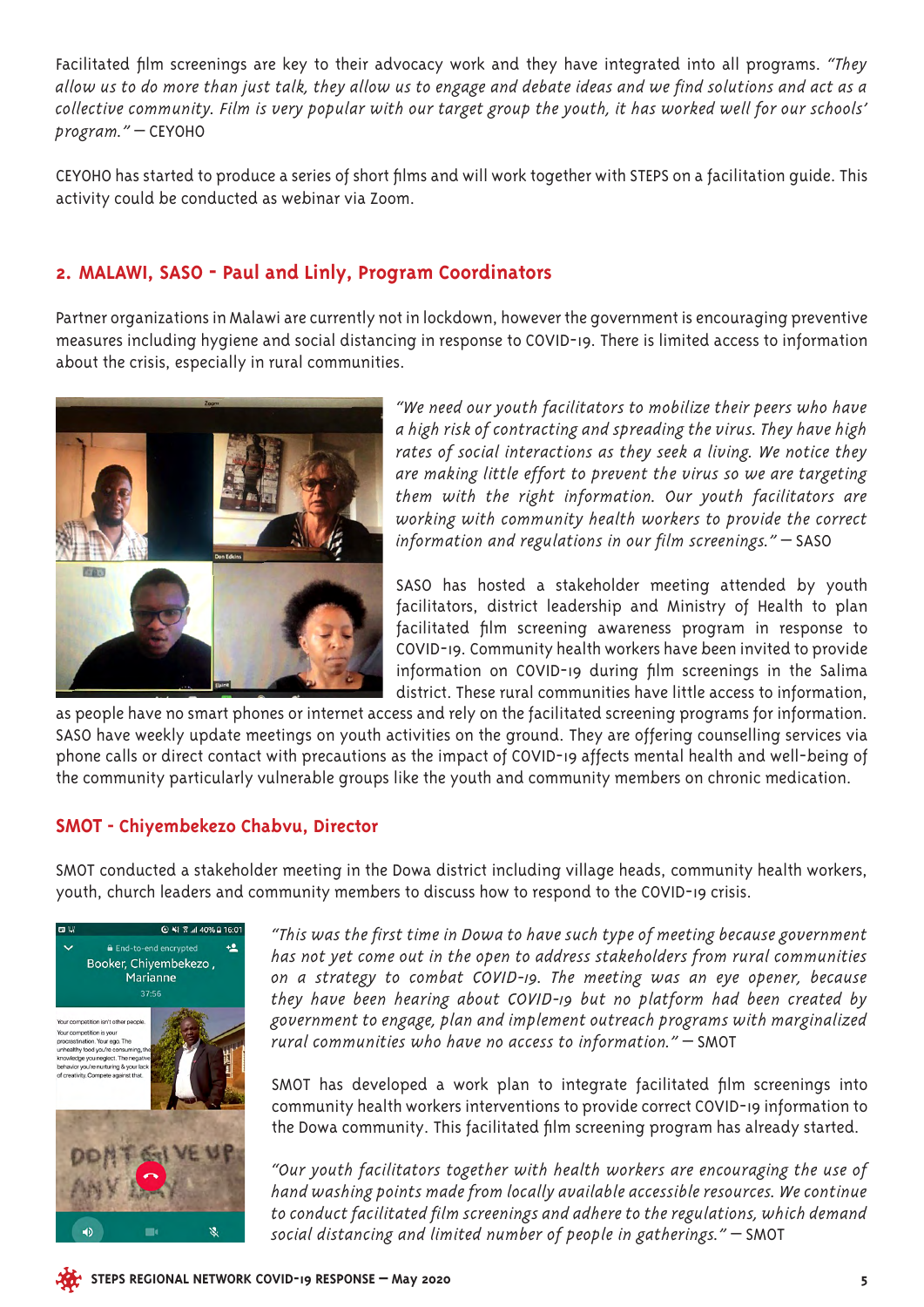#### **Way Forward**

*"Youth are the majority- the Salima population is 75% youth. They are able to think outside the box and can influence the development of the nation by triggering information down to their fellow youth. Their access to information enables participation in decision making and action that can help mitigate the impact COVID- 19 and many other social issues"* – SASO



A hand washing point - Dowa/Malawi

Border closures have led to loss in livelihood and income from cross-border trading and migrant remittances from neighboring countries like South Africa. The Government policy of contact tracing all those who have returned from South Africa is causing relatives not to disclose this information due to fear of being stigmatized by the community. Access to sexual reproductive health services has worsened and the cost of these services makes them unaffordable. Already they is a high rate of teenage pregnancies. Food insecurity is a serious problem and the cost of living is rising beyond the means of many.

*"The role of youth facilitators is now more important during COVID-19 and beyond. They are enthusiastic and creative they are able to organize themselves and set networks of information via social media. They are adaptive we want to build resilience for them to be proactive and seek solutions to their problems."* – SASO

The need for accurate information to curb the spread COVID-19 will continue as well as building the resilience of young people to cope with the long-term impact of this

crisis. SMOT and SASO plan to integrate facilitated film screenings in the work plans of local government district structures to maximise their reach. Facilitated film screenings will continue in Salima and Dowa districts.

There is a need to train more youth facilitators in both districts to spearhead the response to the COVID-19 crisis as change agents.

Cultural barriers sometimes make it difficult for the youth to speak with the adults on issues of governance and participation in decision making process. It is a community belief that governance is reserved for the adults. However, there are some who are responsive and are keen to support the youth in taking leadership roles and responsibilities as community enablers. In other issues, such as access to sexual reproductive health services, adults are receptive of the youth's views and leadership. Most SHR services are spearheaded by the youth. In this case the adults understand the importance of having youth participate in decision making and implementation.

*"We want to have the youth participate more in decision making processes and their issues considered for development, they are the future leaders. We expect the facilitated film screening program to continue addressing social wide problems the youth are facing. We will continue to have the youth addressing all issue impacting the community. Having them understand and participate in the process we will have a sustainable solution better than these cosmetic responses of past years that lack young people involvement in both planning and implementing"* – SASO

## **3. South Africa, Kruger to Canyons - Vusi and Shoki, Program Coordinators**

K2C, bordering Limpopo and Mpumalanga Provinces implements environmental projects that aim to achieve a sustainable future for all life, reconciling biodiversity conservation and sustainable development.

In March the South African Government declared a national state of disaster and a strict national lockdown with the deployment of the South African National Defence Force to support the government, which has brought the economy to a stand-still, leading to job losses and bankruptcies, which are having an effect on all with the poor being hardest hit.

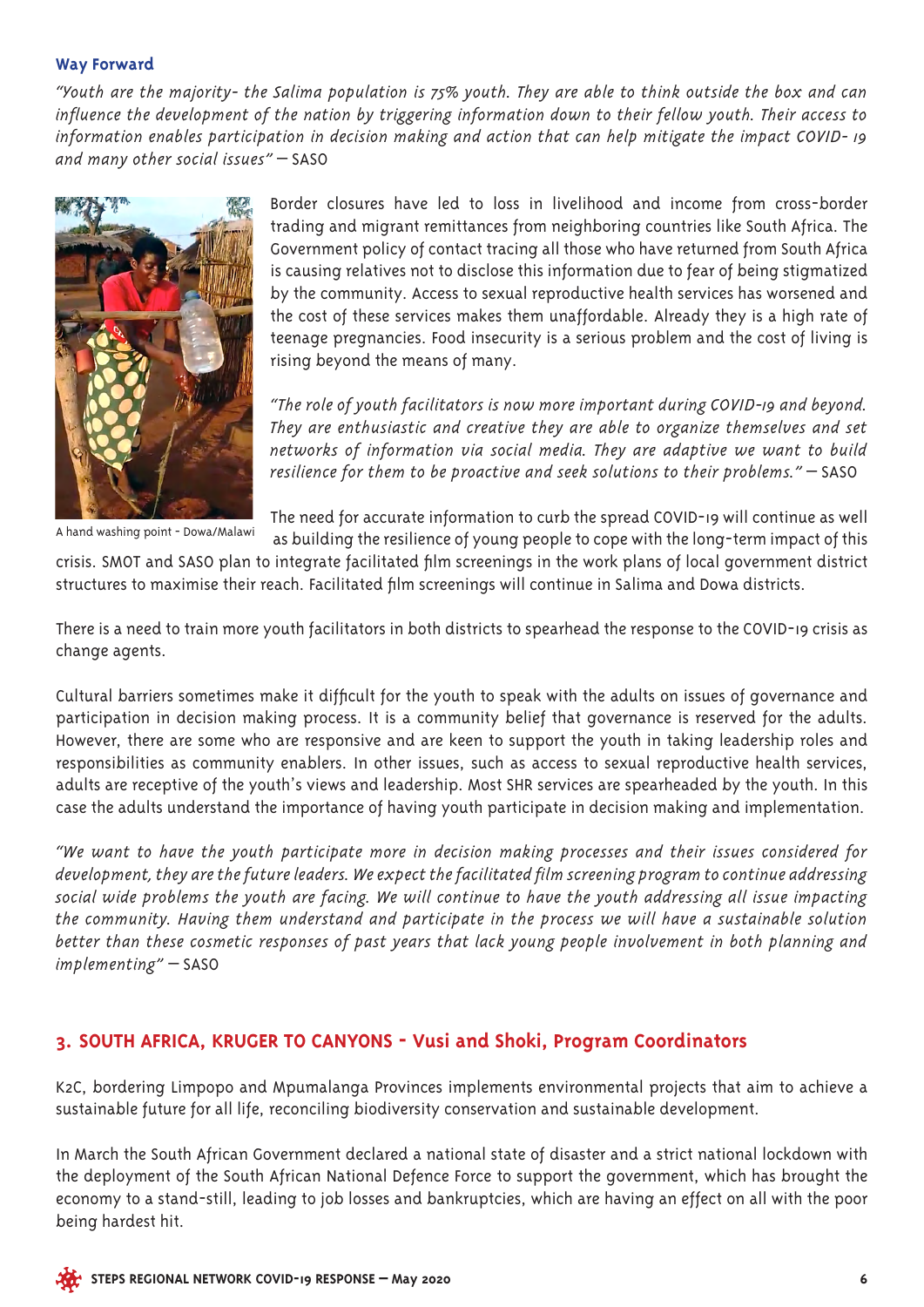

In response to COVID-19, K2C's conversations are about rebuilding not only the biosphere but also the wellbeing of the community socially and economically. It is very clear that beyond the environmental impacts there is the social cost to consider.

Since the lockdown, K2C experienced a pressing issue of human and wildlife conflict. While the environment is recovering and animals from the nearby parks can be seen in towns coming closer to humans, poaching of wildlife and people's livestock has increased. K2C held meetings with traditional authorities to discuss these issues.

Youth environmental monitors continue to receive government stipends during lockdown and are given research assignments related to sustainable development goals. While they are not able to engage directly with communities due

to lockdown, they continue their monitoring and data collection via WhatsApp.

*"We are having an approach that encourage environmental monitors not to see COVID-19 as a crisis but draw positives on rebuilding post COVID-19. We have procured safety equipment for them so they can go ahead and come back to work."* – Kruger to Canyons



K<sub>2</sub>C also shared a how-to video made in a local language with regional network members on [making masks using](https://www.facebook.com/k2cbiosphere/videos/2622120734779399/) [2litre plastic bottles.](https://www.facebook.com/k2cbiosphere/videos/2622120734779399/)

### **Way Forward**

In response to COVID-19 crises K2C will rework their activity framework to be more socially inclined, integrating the environment and social elements. Moving forward they will work closely with social development teams, Indunas and ward councilors.

*"Water plays a big role in the community, inequalities around water are apparent for example who has access, who fetches water, where and how far do they have to go. We need a conversation around this and our youth must lead personal community stories around water issues"* – Kruger to Canyons

The new group of Environmental Monitors have three year contracts and will be trained as film facilitators. K2C is considering facilitator training workshops via Zoom together with STEPS. The Environmental Monitors are provided with data and have smartphones.

*"We are seeing a rise with youth leadership in the community and their voices being heard. We need more of visual tools to continue championing youth issues. Social media, filming and production skills are in demand because they have a wider global reach."* – Kruger to Canyons

## **4. ZAMBIA, ALBINISM FOUNDATION - John and Duncan, Program Coordinators**

*"You can imagine people with albinism suffer from constant stigma and victimization. Now they have to stay at home in sometimes very abusive set ups,. Some of our members have bitterly complained that they can't stay at home because of discrimination and mistreatment that happens at home. They rather come to the office to escape. With the restrictions on movement they can't come anymore. When we interact with them we notice the strain on their mental wellbeing"* – AFZ

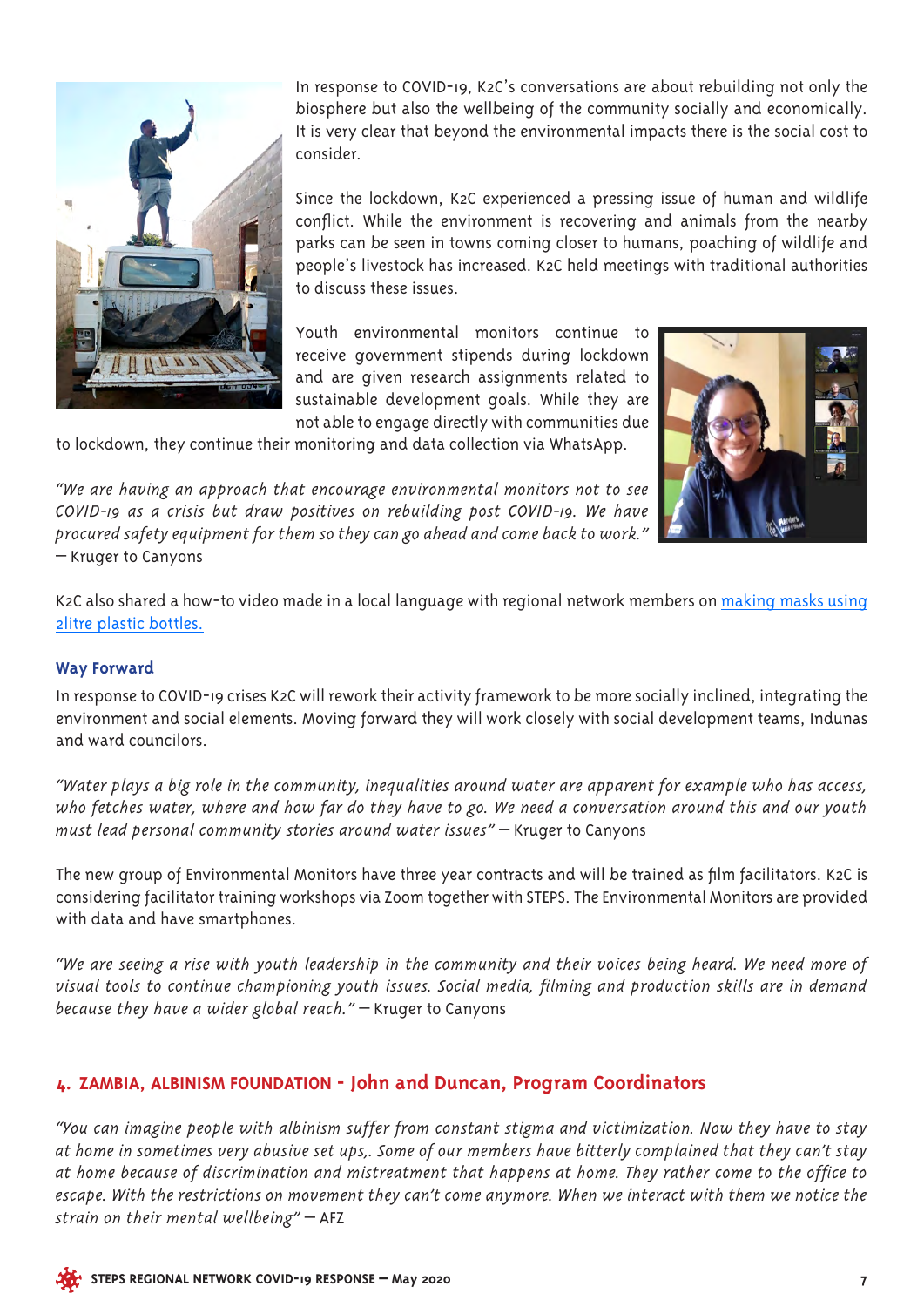Zambia is experiencing a partial lock down with restriction of movement and gatherings. This is affecting the rights of young people with albinism who are already a vulnerable group. Members of Albinism Foundation are struggling to meet their basic needs in their homes in terms of food security and some are reporting discrimination and abuse at home during the lock down



*"Many young people with albinism come from broken homes. Some of them come to our office and get involved in programs, that help to escape certain things which happen to them at their homes. During this pandemic they have to stay at home, spending much time with their families is a challenge."* — Albinism Foundation Zambia

During the lock down schools are closed. While some schools started online lessons, many members of Albinism Foundation are not able to work online because they lack smart phones, internet access and knowledge on how to use computers which is also aggravated by their often poor eye sight.

*"Like you can see, this zoom meeting with you it's our first time – it has been a challenge, we are not used to these kinds of platforms."* – Albinism Foundation Zambia

Despite the COVID-19 restrictions John and his team made [a music video,](https://youtu.be/815VFXQyxQE) organised a funeral for a member and are staying connected via WhatsApp group.

### **Way Forward**

AFZ wants to build resilience of young people with albinism to have the skills, knowledge and confidence to cope better with the impact of COVID-19 despite the circumstances and make their voices heard.

AFZ intends to scale up building the capacity of young people with albinism to work online, through the training corner in their office, with computers and laptops, to teach their members basic computer and internet skills. Although some members have challenges with online due to poor eyesight, they are challenging themselves to use online channels to address issues which young people with disabilities are facing. AFZ is part of a wider disability network advocating for inclusion of people with disabilities.

AFZ is able to continue conducting facilitated film screenings with smaller groups practicing social distancing in controlled environments not in public places like markets.

The facilitators are using cell phones to document what is happening in the communities for advocacy and awareness building purposes and for reporting.

*"We really appreciate the filming skills, using cell phones which we received through STEPS. Even during lockdown, our members are using cell phones to document activities for advocacy."* – Albinism Foundation Zambia

AFZ plans to be more visible on online channels such as opening an online disability channel that screens documentaries and programs about disabilities

*"This is something we don't have in our country at the moment"* – Albinism Foundation Zambia

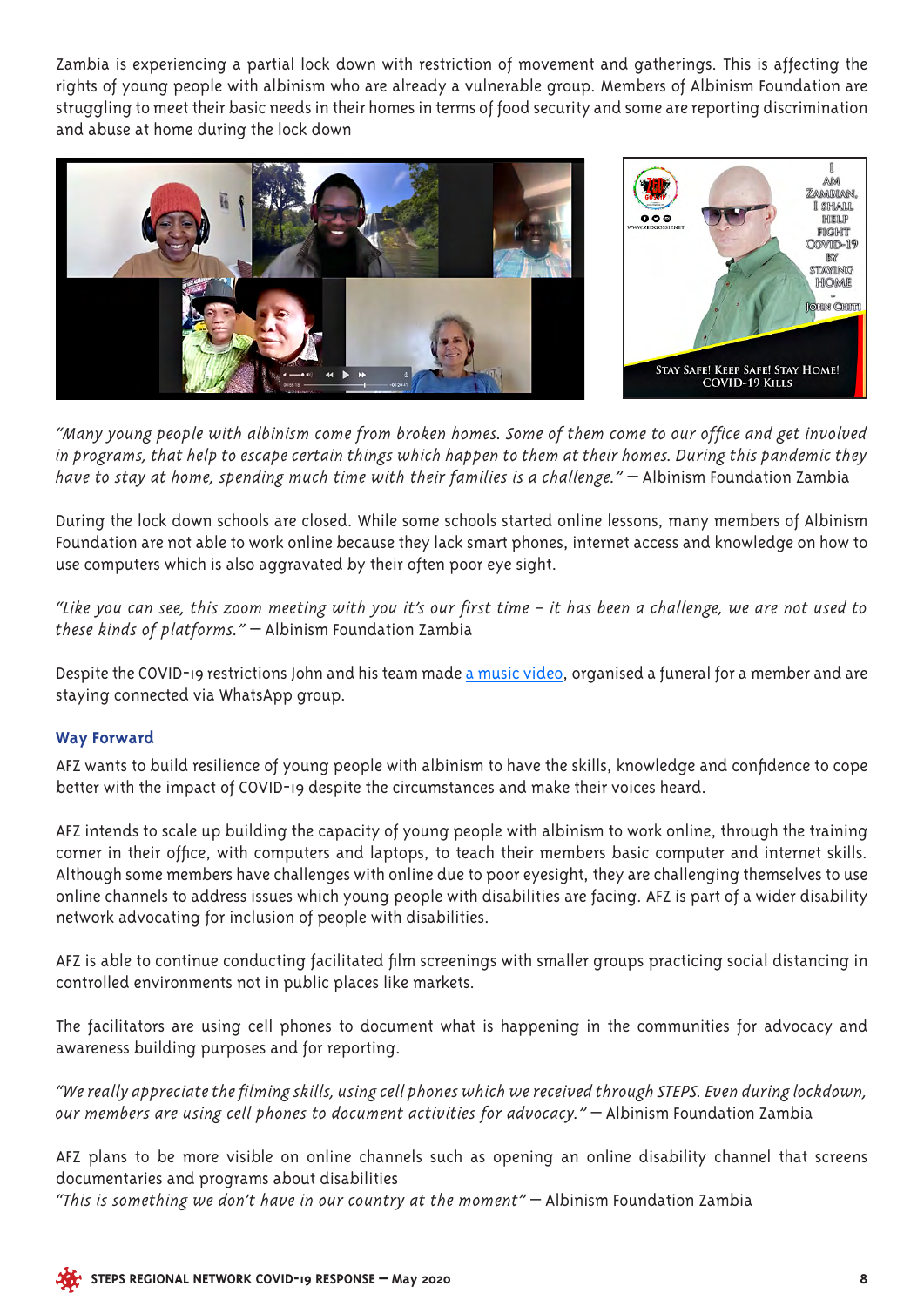## **5. ZIMBABWE, MY AGE - Joseph, Program Coordinator**

Zimbabwe is experiencing indefinite lockdown, which is magnifying already existing challenges faced by young people. Because of travel restrictions, access to medical facilities outside people's areas of residence is denied, unless it's COVID-19 related and one has a special permit to travel.



In rural areas, health facilities are mostly far and due to travel restrictions, access to medical services and sexual reproductive products are unavailable. The cost of medication is also now beyond the reach of many.

*"A mobile clinic in Masvingo district revealed 90 percent of the youth in one of the villages tested positive for STIs during this lock down period"* – My Age, Zimbabwe

Gender based violence cases are on the rise. *"We are also anticipating an increase in teenage pregnancies and unsafe abortions. Mostly child headed family's orphans, and young girls who are selling sex are at risk."* – My Age, Zimbabwe

Unemployment has been extremely high already before COVID-19. Most youth survive within the informal sector and have lost income due to lockdown restrictions. Borders and the remittances of migrants which families rely on have been lost. The cost of living has increased.

During the lockdown, My Age started working with National Aids Council and the Ministry of Health as part of the information and dissemination task force. Together with other youth networks they embarked on a social media campaign as a symbol for solidarity and oneness to say you are not alone we are together.



The aim is to raise awareness on COVID-19 and rally the youth to play their part in the COVID -19 fight, addressing myths and misconceptions and the lack of adequate information about COVID-19 through on a daily community radio slot on "HEVOI" station.

They are also creating information material for persons with disabilities, who are a vulnerable group during this pandemic.

They are also developing a position paper that looks into the preparedness of the health system during the pandemic.

### **Way Forward**

*"Our organizational values are focused on bettering the lives of rural youth, when COVID-19 broke out we already worried about young people in the rural areas we work in. We work long hours its more than a job it's a passion and we are committed and dedicated to our work."* – My Age, Zimbabwe

My Age will continue to lobby for sexual and reproductive health and rights of young people. They will use facilitated film screenings and are also considering virtual screenings with the option of reimbursing data costs to viewers.

*"The new STEPS film "Fatherhood" comes at an opportune time as we have a new program brother 2 brother focusing on young men and boys"* – My Age, Zimbabwe

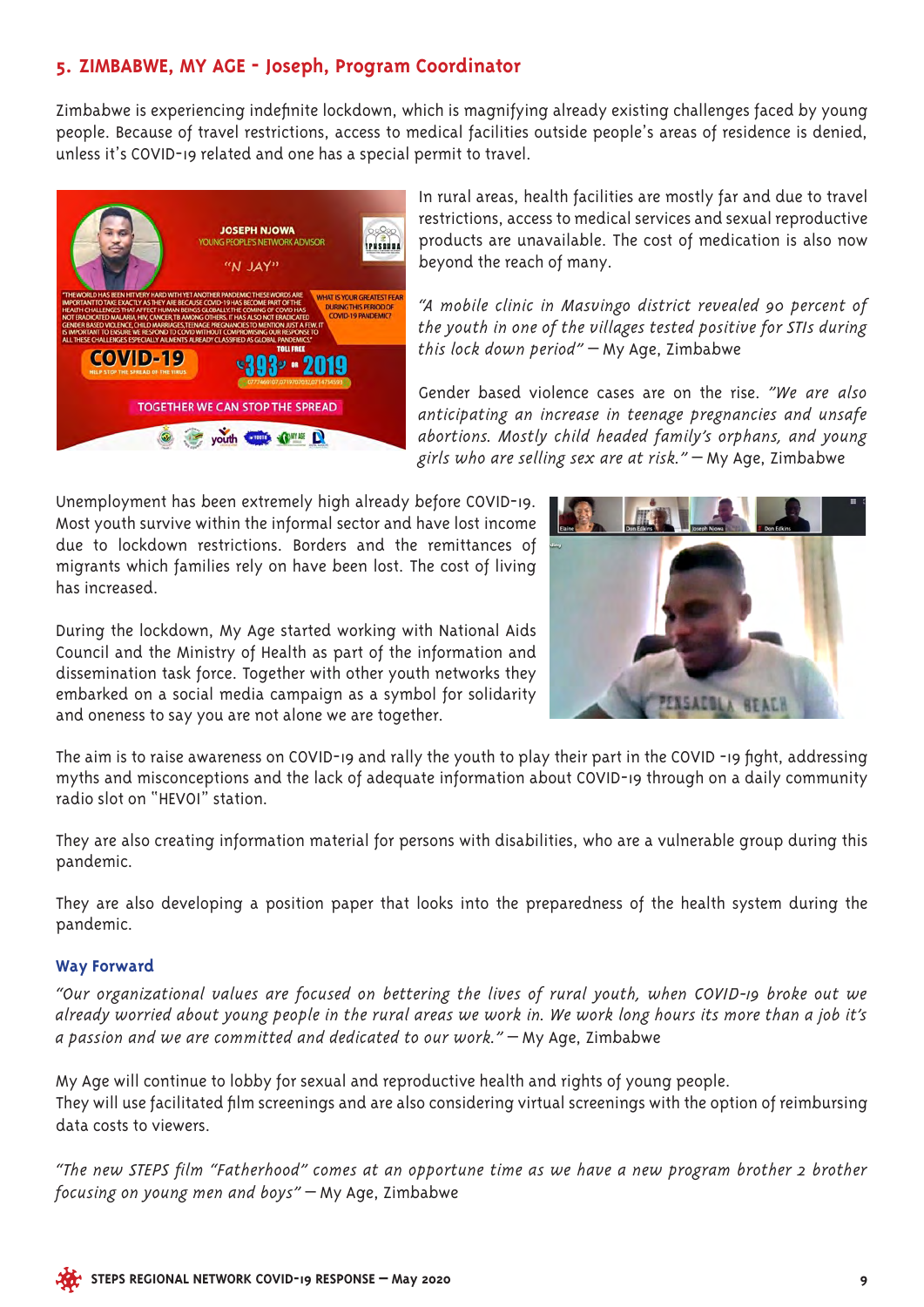MyAge has identified the need for more youth facilitators to receive training to be able to respond to the impact of COVID-19.

*"As young people we must be ready with skills and knowledge to lead our communities towards resilience."* – My Age, Zimbabwe

## **6. UGANDA, RENDEZVOUS YOUTH GROUP - Dieudonne and Martha, Program Coordinators**

The Media for Change program of the Refugee Law Project shared their observations of the impact of COVID-19 on the refugee youth, they are work with.



*"It has disrupted the youth's livelihoods, they were caught unprepared. Most of them work odd jobs and live from hand to mouth. Now they have lost their source of income. Refugee youth are being excluded and are not eligible for food and economic relief reserved for citizens. The youth in the settlements are unable to wash hands regularly because sanitizers and soaps are a luxury they cannot afford. Refugee youth feel targeted in arrests for violating lockdown rules. They lack access to information about lockdown regulations because they are not communicated in their languages."* – Rendezvous

Even under lockdown members of the Rendezvous youth group have shown innovation by making face masks and crafts for income generation.

They have produced [music videos](https://www.refugeelawproject.org/index.php/component/yendifvideoshare/video/134-don-t-let-us-fade-away-covid-19) to raise awareness about the COVID-19 pandemic regardless of not being able to access most of their equipment which they usually hire from other organizations and with little to no budget.



Some youth have started backyard gardens as inspired by the screening of the STEPS film [Morris' bag.](https://youtu.be/nsLkZydZoqk)

### **Way Forward**

As soon as restrictions are lifted, the Rendezvous youth group will continue to conduct facilitated film screenings to engage with other youth refugees to raise awareness about COVID-19 and build resilience to mitigate the impact of the crises.

An income generating component and access to data needs be incorporated into their program to secure their livelihood through strengthening their media skills, access to production equipment and entrepreneurship opportunities.



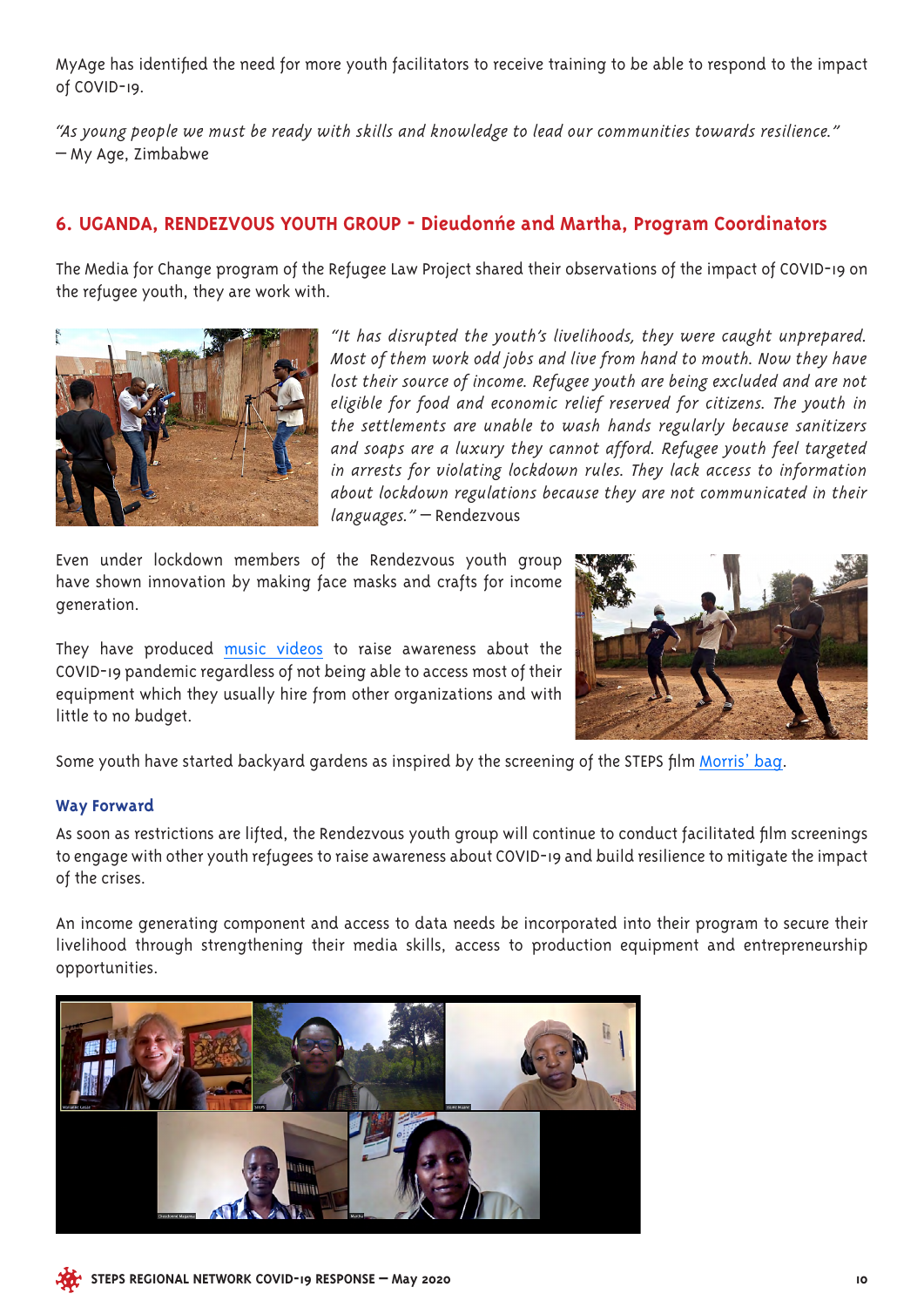## **7. LESOTHO, SM&D**

The national lockdown has been lifted however restrictions on gatherings and social distancing rules have been put in place. Lesotho has been experiencing a major food security crisis, border closures and restrictions have severely impacted the economy and livelihoods of the people.



SM&D had to slow down community activities realizing the risk of infection, if community activities involve gatherings without personal protective equipment (PPE). They met with the Ministry of Health (MOH), Health Education Division (HED) under the Disease Control Department to discuss ways the organization can support MOH efforts and began working on an action plan in consultations with partners, community leaders, youth.

They started a pilot facilitated film screening program aimed at addressing pre-existing challenges like HIV/AIDS, SGBV including facilitating access to SRHR services for their community members especially youth. They are also looking at expanding engagement of youth via social media and radio platforms. After relaxed lock-down measures SM&D conducted sample screenings with small audience groups while adhering to strict hygiene and preventive guidelines. The team also shared this [short video clip](https://youtu.be/JkVhCZD73oQ) to provoke dialogue on social media and to inform stakeholders, service providers and government on youth opinions or experiences.



#### **Way forward**

*"Despite the fact that we are in the midst an uncertain environment, we are working as much as possible to stay ahead of the change, and to use our various communications tools to ensure our target beneficiaries are not left behind."* – SM&D

SM&D will continue to focus on facilitated community film screenings and the use of social media to engage with young people on social economic challenges (HIV/AIDS, SGBV, Poverty, Unemployment etc) which are aggravated by COVID-19.